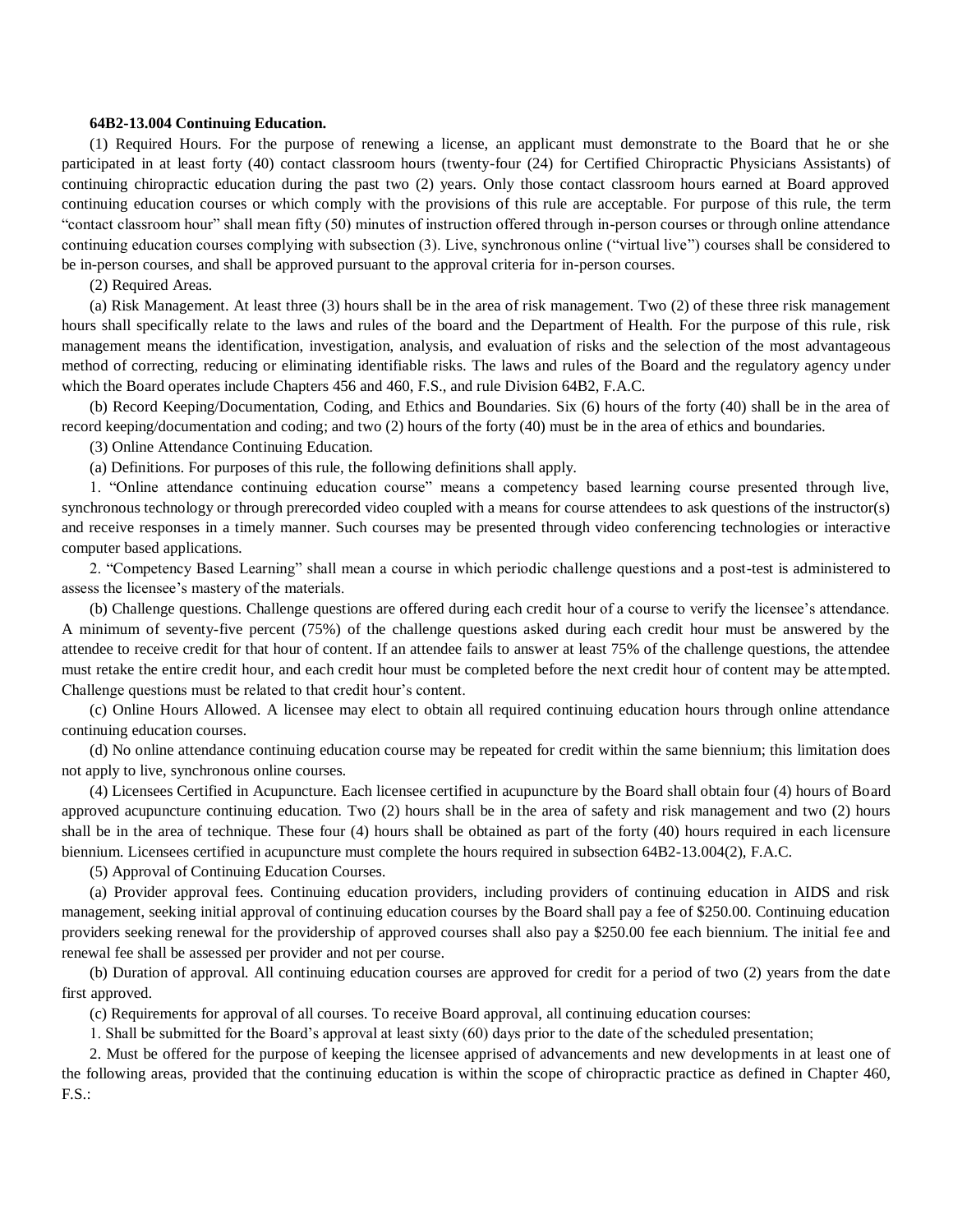- a. General or spinal anatomy,
- b. Physiology,
- c. General or neuro-muscular diagnosis,
- d. X-ray technique or interpretation,
- e. Chemistry,
- f. Pathology,
- g. Microbiology,
- h. Public health,
- i. Principles or practice of chiropractic,
- j. Risk management,
- k. Laboratory diagnosis,
- l. Nutrition,
- m. Physiotherapy,
- n. Phlebotomy,
- o. Acupuncture,
- p. AIDS,

q. Law relating to the practice of chiropractic, the Board of Chiropractic Medicine and the regulatory agency under which the Board operates.

- 3. Shall have its sponsor submit to the Board at least the following:
- a. A detailed course outline or syllabus, including such items as method of instruction, testing materials, if any; and,
- b. A current curriculum vitae of each speaker or lecturer appearing in the program; and,

c. The procedure to be used for recording attendance of those attendees seeking to apply for continuing education credit and the procedure for certification by the program's registrar of attendance to be submitted to the Board as verification. The provider must require a licensee provide a photo identification and sign in and out each time they enter or exit the meeting site and licensee's attendance must be certified by the course's registrar and submitted to the Board as verification. Providers of online attendance courses must explain how this requirement will be substantially met through the course's technology.

4. Shall be taught by one or more speakers or lecturers with at least one of the following qualifications:

a. A current faculty member of a chiropractic college or school maintaining a standard and reputability approved by the Board, or a current faculty member at a medical or osteopathic college or a university which college or university is accredited by, or has status with, an agency or its successor which is recognized and approved by the United States Office of Education or the Council on Post Secondary Accreditation; or

b. A post-graduate level instructor of a chiropractic college or school maintaining a standard and reputability approved by the Board, or a post-graduate level instructor at a medical or osteopathic college or a university which college or university is accredited by, or has status with, an agency or its successor which is recognized and approved by the United States Office of Education or the Council on Post Secondary Accreditation; and

5. Shall ensure the security of payment of registration fees.

(d) Additional requirements for approval of online attendance courses. In addition to the requirements of paragraph (5)(c), to receive Board approval, all online attendance continuing education courses must meet the following additional requirements.

1. All online attendance continuing education courses shall be competency based learning.

2. The continuing education provider must explain the appropriate level of technology required for the licensee to participate in the course.

3. The continuing education provider must have technical assistance available as appropriate to the course format.

4. The provider must allow access to the online program to a Board member for auditing purposes; and

5. Copies of all post-test and challenge questions must be submitted for Board review.

(e) As an alternative to submission of online courses to the Board for review, providers may submit online courses through the Federation of Chiropractic Licensing Boards, Providers of Continuing Education (PACE) Pre-Check Expedited Course Submission process. If this process is used, the course must be submitted to the Board for final approval.

(6) Acupuncture Certification. Hours completed to satisfy the requirements of Rule 64B2-11.012, F.A.C., shall satisfy the requirements of this rule.